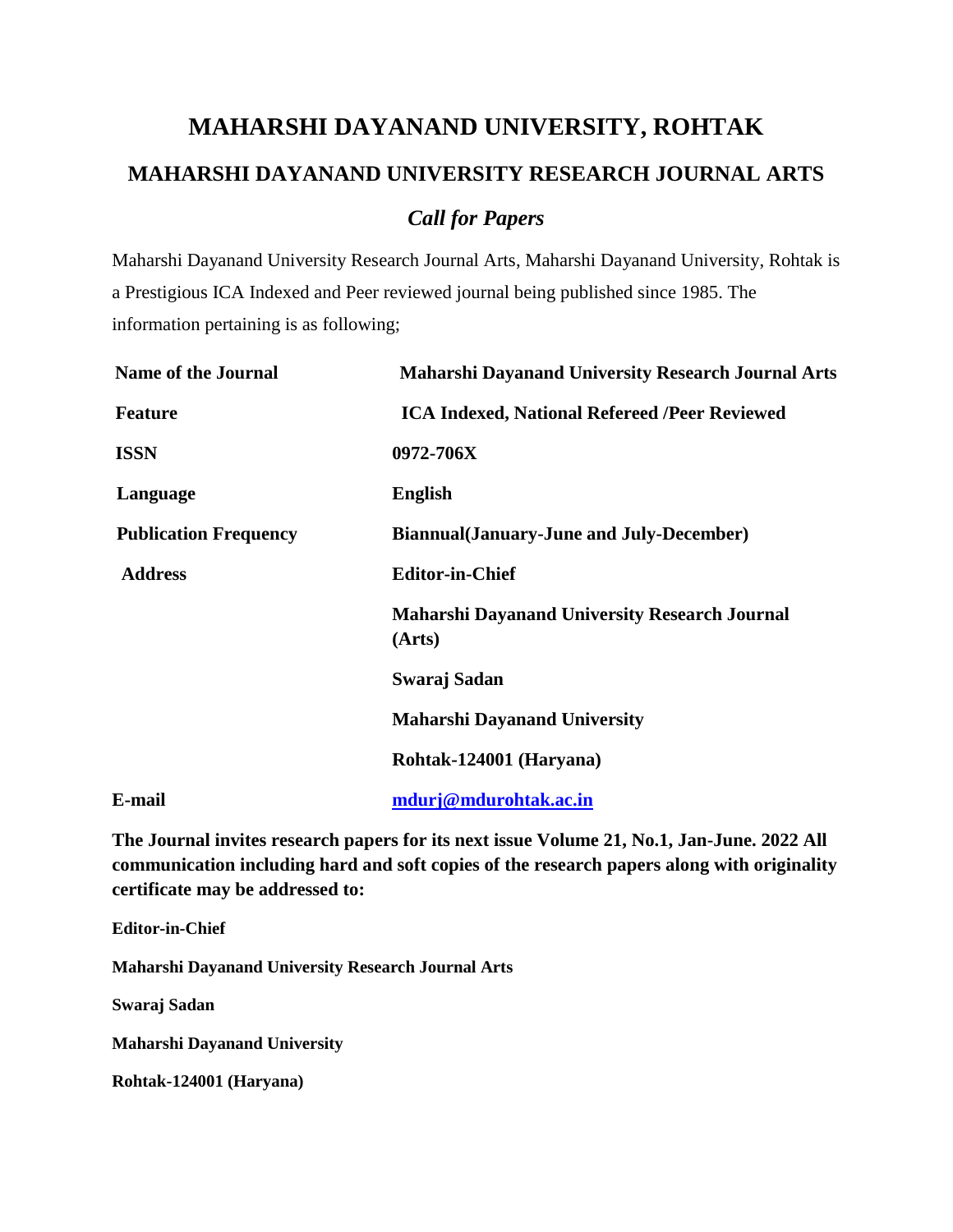## **Guidelines for Contributors**

The articles/ research papers sent for publication in this journal must adhere to the patterns of style and format being described below:

1. Manuscripts must be written on one side of 21 x 28 centimeters, i.e., 8.5 x 11 inches. (or quarto) paper in double spacing in the format of 12 point text single font- Times New Romans and Preferably in M.S. Word package in English. The maximum word limit of a paper is between3000-5000 words. It should be accompanied with an abstract not exceeding 200 words including five keywords, scope, methodology, and main findings of the work. Research articles written in Hindi are not accepted.

2. For empirical papers the pattern would include a sequence of writing the Title, Name(s) of the Authors(s), Abstract & five Keywords, Introduction (brief but highlighting the major variables along with relevance of the study), Objectives/ Problem, Hypotheses, Methods and Procedures (including design & sample), Results, Discussion and References.

3. The theoretical papers must be clear and relevant in the introduction of the subject with a major focus on the principal theme, based on fresh theoretical insights which should be analytical, logical & relevant.

4. The article must accompany a statement by the contributor that it has not been, wholly or partially, published or sent for review to any other journal. It should not be submitted elsewhere until a decision is received from this Journal.

5. Manuscripts should be carefully checked before submission and must be preceded by a covering page stating the title of the paper, full name(s) of the author(s),designation(s) / affiliation(s) and postal address along with e-mail address.

6. References should be arranged in alphabetical and chronological order. In-text reference should follow author-date style. The reference list at the end of the paper, should follow author's name, title, journal, its volume, number and pages should be given. Title of the book or journal should be in italics. Follow APA style guide latest edition for referencing.

i. For published paper: The name(s) of the authors(s).Year of Publication. Name of the Article & Journal, Volume, Number & Pages. e.g., Crang, M. (2005). Qualitative Methods: there is nothing outside the text? *Progress in Human Geography*, 29(2) 225- 33.

ii. For book (two authors): The name(s) of the author (s), Year of Publication, Title of Book, Place of Publication, and Publisher's Name. e.g., Krishan, G., & Singh, N. (2020). *Researching geography: The Indian context* (2nd ed.). Routledge: London. iii. For journal article from a library database a digital object identifier (DOI) should be included at the end of the reference. If there is a DOI, keep the volume number, but omit the article's issue number. Format of a DOI could be:https://doi.org /10.1037/0735- 7044.121.1.21. If the article is found through web search, not a library database, provide

the URL of the journal home page such as- Retrieved from http://ojs/lib.swin.edu.au/ 7. Spellings of Oxford Dictionary are to be used uniformly.

8. Footnotes should be numbered consecutively and typed on sheets separate from the text. Illustrations in the form of maps and diagrams should be clear with strong black and white contrasts, numbered consecutively. If photographed, they should be on glossy paper. The ratio of height to width should preferably conform to that of the Journal page (19 x 14.5 centimeters, i.e. 7.5 x 5.8 inches). Tables and Graphs should be given on separate pages. Maps should be in JPG format with 300 dpi clearly indicating where these are to be placed in the text.

9. Authors alone are responsible for the views expressed in their research paper and for obtaining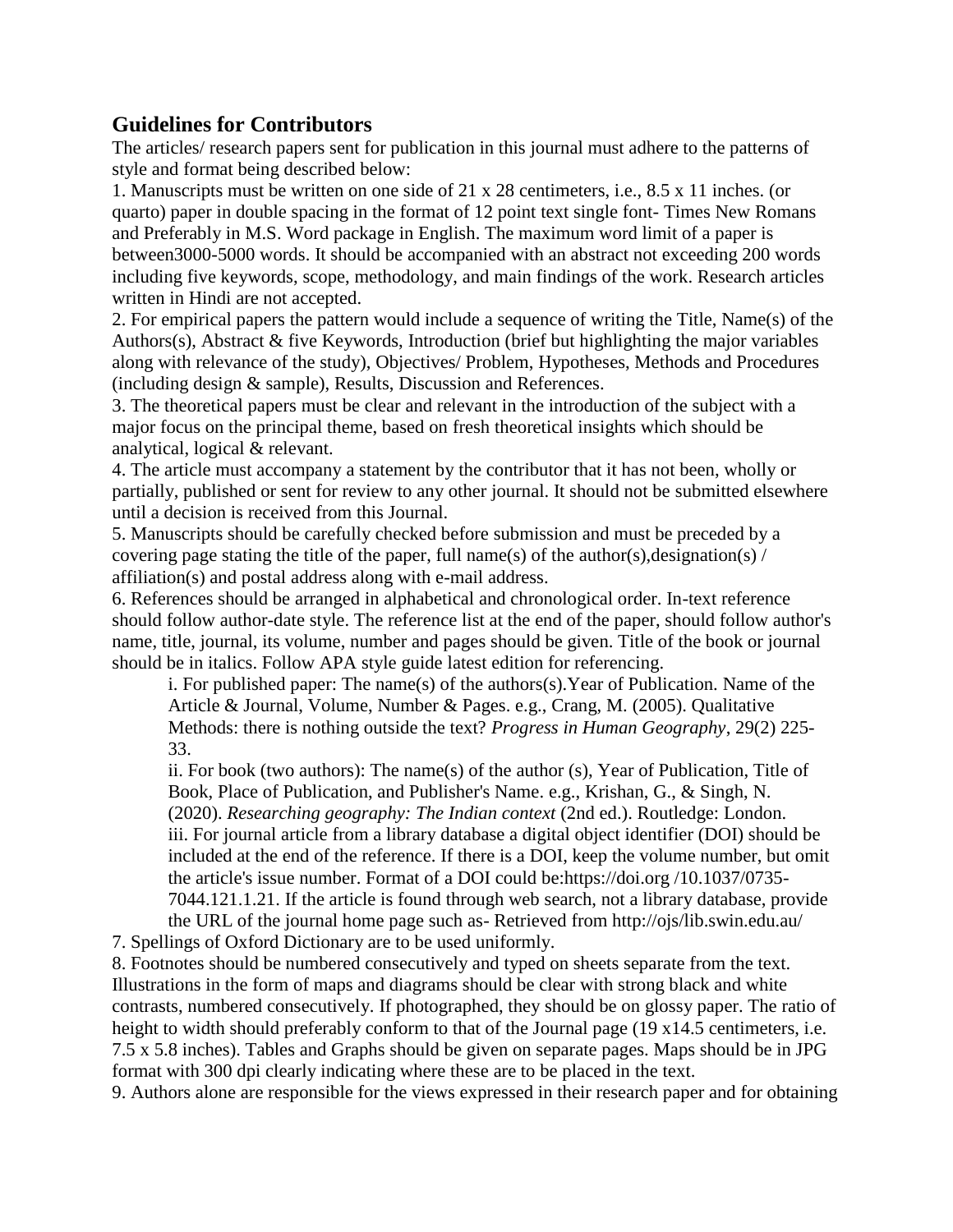permission from the concerned authority /person for copy right material, if used.

10. Those who wish to get their book(s) reviewed may send two hard copies of their book(s) to the Editor-in-Chief.

11. Copyright of the articles published vests in Maharshi Dayanand University Research Journal ARTS.

Two hard copies and one soft copy may be submitted to the Editor-in-Chief. Online submissions are also accepted. For all correspondence related to manuscripts of the papers or book reviews, refer to 'Contact Us